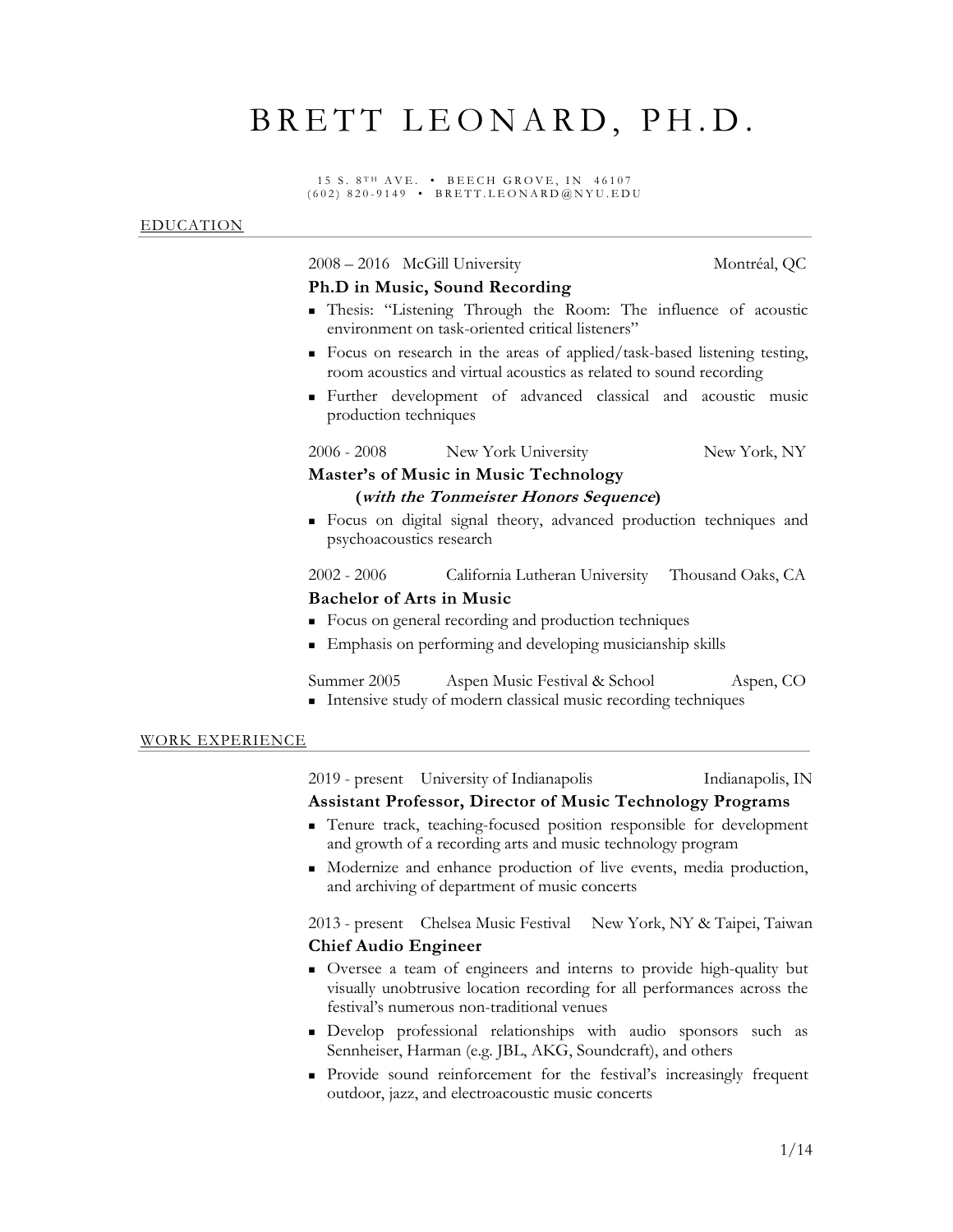- <sup>n</sup> Institute an archiving system to facilitate future album releases, as well as historical documentation of all concerts
- Supervise audio for 2020's Online Encores series

2004 - present BLPaudio international

# **Owner, Freelance Recording Engineer & Audio Consultant**

- <sup>n</sup> Consulting and system design for performance spaces, churches, recording studios, museums, and businesses
- <sup>n</sup> Recording, editing and mixing services, extending from classical music to pop, rock and jazz, radio broadcasts and film sound
- <sup>n</sup> Projects working with Grammy-award winning artists & producers, major label artists, and large-scale radio broadcasting

2014 - 2016 University of Nebraska at Omaha Comaha, NE

# **Assistant Professor, Music Technology area coordinator**

- <sup>n</sup> Tenure track, teaching-focused position responsible for curriculum and program development for a growing, multi-faceted music technology area
- <sup>n</sup> Course development of MUS 1010 (Music Technology Seminar, including technical ear training), MUS 3170-001 (Intro. to Music Technology for music technology majors), MUS 4220 (mixing & mastering)
- <sup>n</sup> Enhance and improve technology infrastructure and out-of-class opportunities for music technology students
- <sup>n</sup> Co-director of The Herd entertainment drumline, including music composition & arranging, social media management, and rehearsal & performance coaching

# 2013 - 2014 McGill University, Sound Recording Area Montréal, QC **Lecturer – MUSR 200 "Audio Recording Essentials"**

- <sup>n</sup> Design & implement curriculum for a one semester course covering basic topics on the physics of sound, transducers, room acoustics, sound reinforcement and recording history
- <sup>n</sup> Deliver engaging lectures to a large, diverse undergraduate class of varying backgrounds and experience levels

2011 - 2014 McGill University, Sound Recording Area Montréal, QC **Lecturer – MUSR 300D1/2 "Introduction to Music Recording"**

- <sup>n</sup> Teach an intense 1-year overview course on basic through advanced stereo recording, editing and mixing techniques, primarily in the area of acoustic music
- <sup>n</sup> Help students hone critical listening skills, develop a recording aesthetic and teach the fundamentals of serving as producer on classical music productions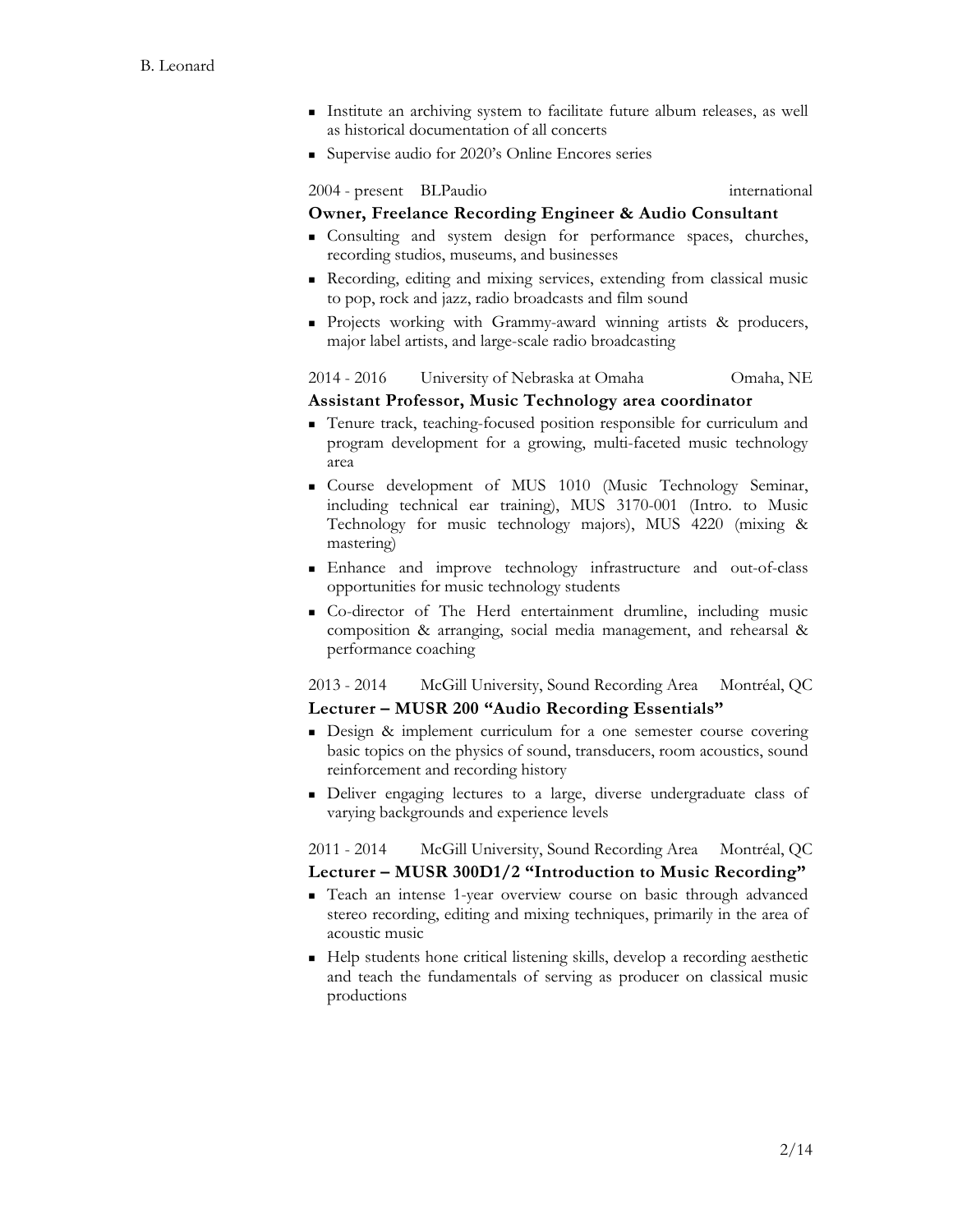2009 - 2014 McGill University, Sound Recording Area Montréal, QC **Lecturer – MUSR 339 "Introduction to Electroacoustics"**

- <sup>n</sup> Deliver lectures on acoustic and electrical principles as applied to recording technology and audio equipment
- <sup>n</sup> Teach and supervise methods of measuring salient features of rooms and recording equipment

| $2009 - 2013$<br>Recording Arts Canada | Montréal, QC |
|----------------------------------------|--------------|
|----------------------------------------|--------------|

### **Lecturer – ElectroTech, Audio Consoles & Acoustics**

- <sup>n</sup> Develop curriculum to further the education of tomorrow's audio professionals.
- <sup>n</sup> Deliver lectures on electrical theory and magnetism, electrical measurements and recording equipment maintenance and calibration
- <sup>n</sup> Deliver lectures on console basics, signal flow and normal studio configuration, including tutorials to first-semester students on basic operation of the studios at RAC
- <sup>n</sup> Lecture on the physics of sound, musical acoustics and studio design

| $2006 - 2008$ | NYU Tisch School of the Arts -      | New York, NY |
|---------------|-------------------------------------|--------------|
|               | Clive Davis Dept. of Recorded Music |              |

# **Graduate Production/Teaching Assistant**

- <sup>n</sup> Deliver lectures on basic studio technique & studio layout (as needed)
- <sup>n</sup> Perform studio/equipment maintenance (software and hardware)
- <sup>n</sup> Assist students with technical problems during sessions
- <sup>n</sup> Assist faculty and guest engineers during lectures, clinics and sessions

| 2006 - 2008 | NYU Steinhardt School -                      | New York, NY |
|-------------|----------------------------------------------|--------------|
|             | Dept. of Music & Performing Arts Professions |              |

# **Studio Technician**

- <sup>n</sup> Maintain multiple studios, listening rooms and mobile recording rigs
- <sup>n</sup> Provide faculty, staff and students with troubleshooting and emergency technical service in the studios
- <sup>n</sup> Provide recording services to recitalists and ensembles

Summer 2006 La Casa de Cristo Lutheran Church Scottsdale, AZ **Head Audio Technician**

- <sup>n</sup> Front-of-house mixing and monitors for multiple Sunday services and special events in a 1600+-seat space
- <sup>n</sup> Tasked with debugging, recalibrating and rewiring house PA system

# 2005-2006 California Lutheran University Thousand Oaks, CA

# **Departmental Assistant – Dept. of Music**

<sup>n</sup> Recording and editing all faculty, student and ensemble performances for commercial and archival use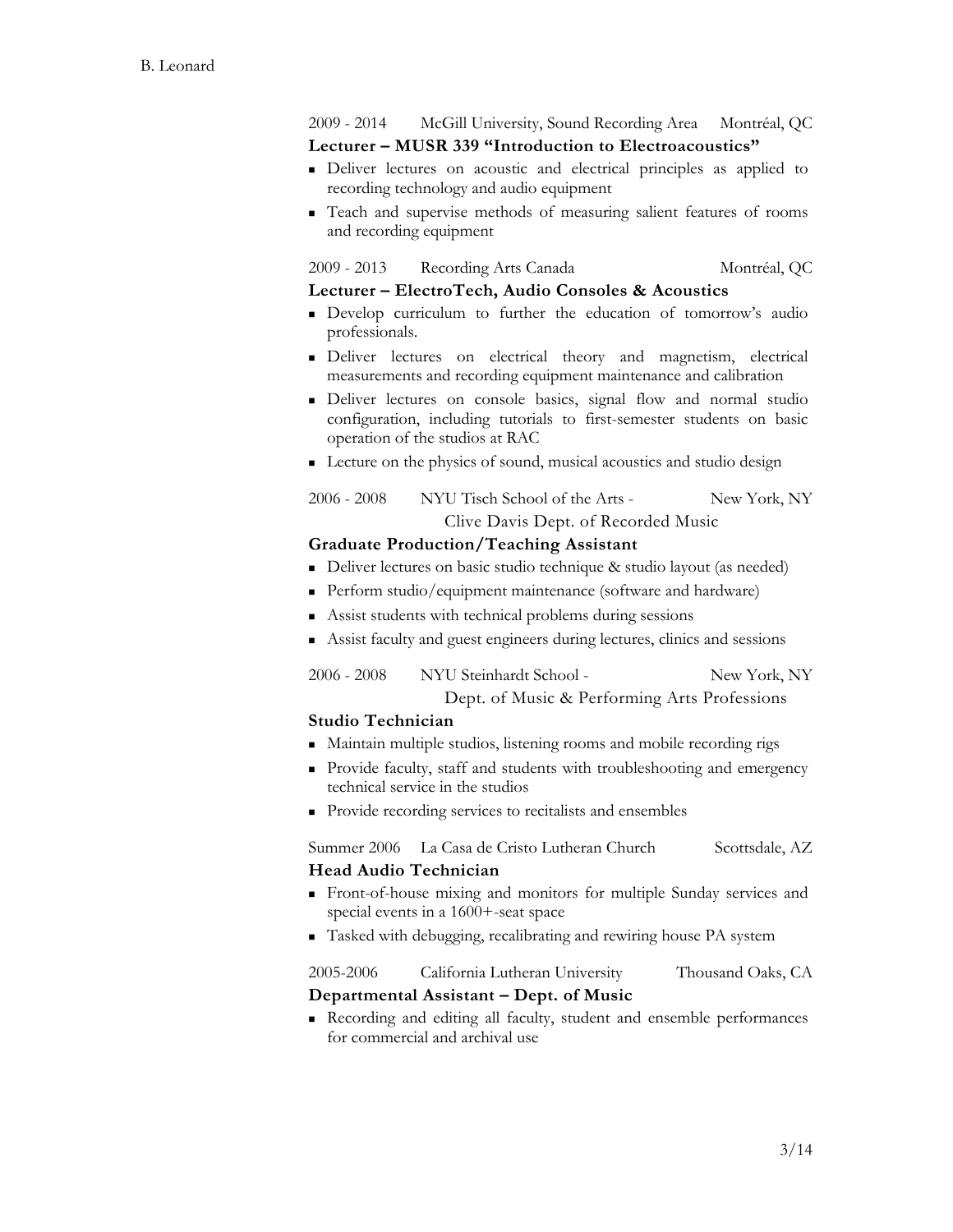### STUDENT AWARDS & ACCOMPLISHMENTS

Connor Kirts – Fund Undergraduate Scholarly Experiences (FUSE) Grant for research on analog synthesis, 2016

Gintas Norvila – engineer on 2019 Grammy-nominated *Kastalsky: Memory Eternal* (Naxos), engineer for the Cleveland Orchestra (2019)

Hans Bernhard – Senior Audio System Specialist, Beats by Apple (California)

Molly Gaughan – audio engineer, the Chelsea Music Festival (New York, 2015-2019)

Elizabeth Marston – Assistant Rerecording Mixer, Skywalker Sound (California)

Geovana Gaitan – Archival Engineer, VEVAsound (New York)

Matt Baltruki – Assistant Professor of Commercial Music, Florida Atlantic University (Florida)

Connor Kirts – monitor mixer/A2, The Slowdown (Omaha, NE)

Duncan Ferguson – Engineer, CTS Audio (Nashville)

Kristine Leibel (née Peters) – Engineer, Pandor Productions (Toronto)

Jeremy Vanslyke – Production Manager, Symphony Nova Scotia (Halifax)

Geovana Gaitan – production intern, the New Ohio Theatre's Ice Factory theatre festival (New York, 2016)

Philip Gosselin – Silver Award (Cat. 3) of the Student Recording Competition at 135th Convention of the Audio Eng. Soc. (New York, 2013)

Pouya Hamidi – Silver Award (Cat. 2) of the Student Recording Competition at 133rd Convention of the Audio Eng. Soc. (San Francisco, 2012)

### AWARDS

2015/16 College of Communication, Fine Arts & Media Cultural Enhancement Award – funding for the "Music & Technology Lecture Series" to bring guest speakers in audio-related fields to campus

2014 University Committee for the Advancement of Teaching travel grant – University of Nebraska at Omaha.

2013 Teaching Award: Graduate Instructor of the Year – Schulich School of Music – McGill University.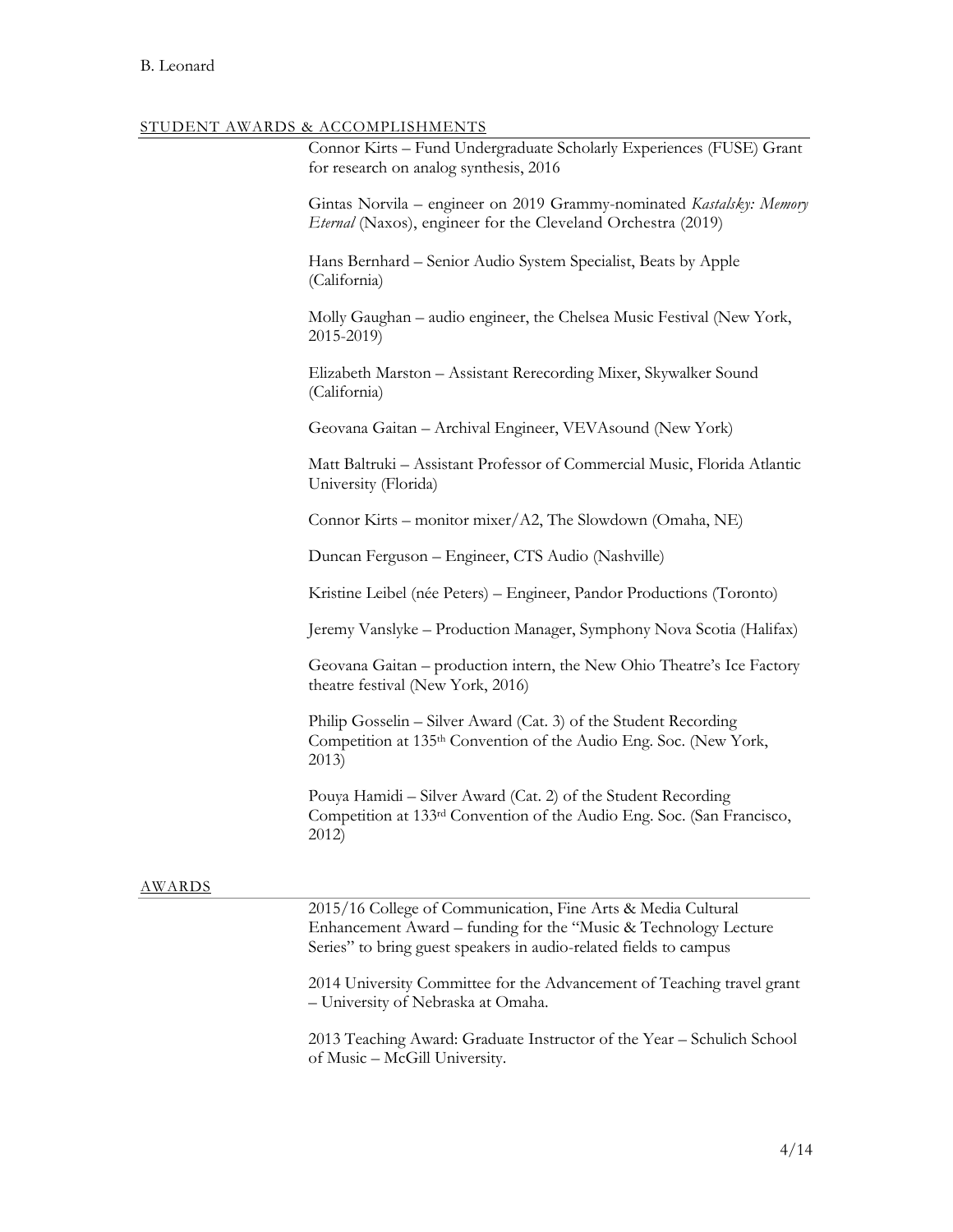### B. Leonard

2013 Centre for Interdisciplinary Research for Music, Media & Technology Student Travel Grant – McGill University

2012 Graduate Research Enhancement & Travel Award – McGill University

2011/12 Centre for Interdisciplinary Research for Music, Media & Technology Student Research Grant – McGill University

2011/12 Graduate Excellence Award – McGill University

2011 Centre for Interdisciplinary Research for Music, Media & Technology Student Travel Grant – McGill University

2011 Graduate Research Enhancement & Travel Award – McGill University

2011/12 Centre for Interdisciplinary Research for Music, Media & Technology Student Research Grant – McGill University

2010-2011 Schulich Scholarship – McGill University

2010 Centre for Interdisciplinary Research for Music, Media & Technology Student Travel Grant – McGill University

2010 Graduate Research Enhancement & Travel Award – McGill University

2009/10 Centre for Interdisciplinary Research for Music, Media & Technology Student Research Grant – McGill University

2008-2010 Schulich Scholarship – McGill University

2009/10 Audio Engineering Society Educational Foundation grant

2008/09 Audio Engineering Society Educational Foundation grant

2007/08 Music Technology Graduate Student of the Year – New York University

2006 Senior Award: Best Musician – California Lutheran University

2002-2006 Presidential Scholarship – California Lutheran University

2002-2006 American Lutheran Church of Sun City Scholarship

### **SKILLS**

Curriculum & course development

Program assessment

Matlab coding, particularly for statistical & audio analysis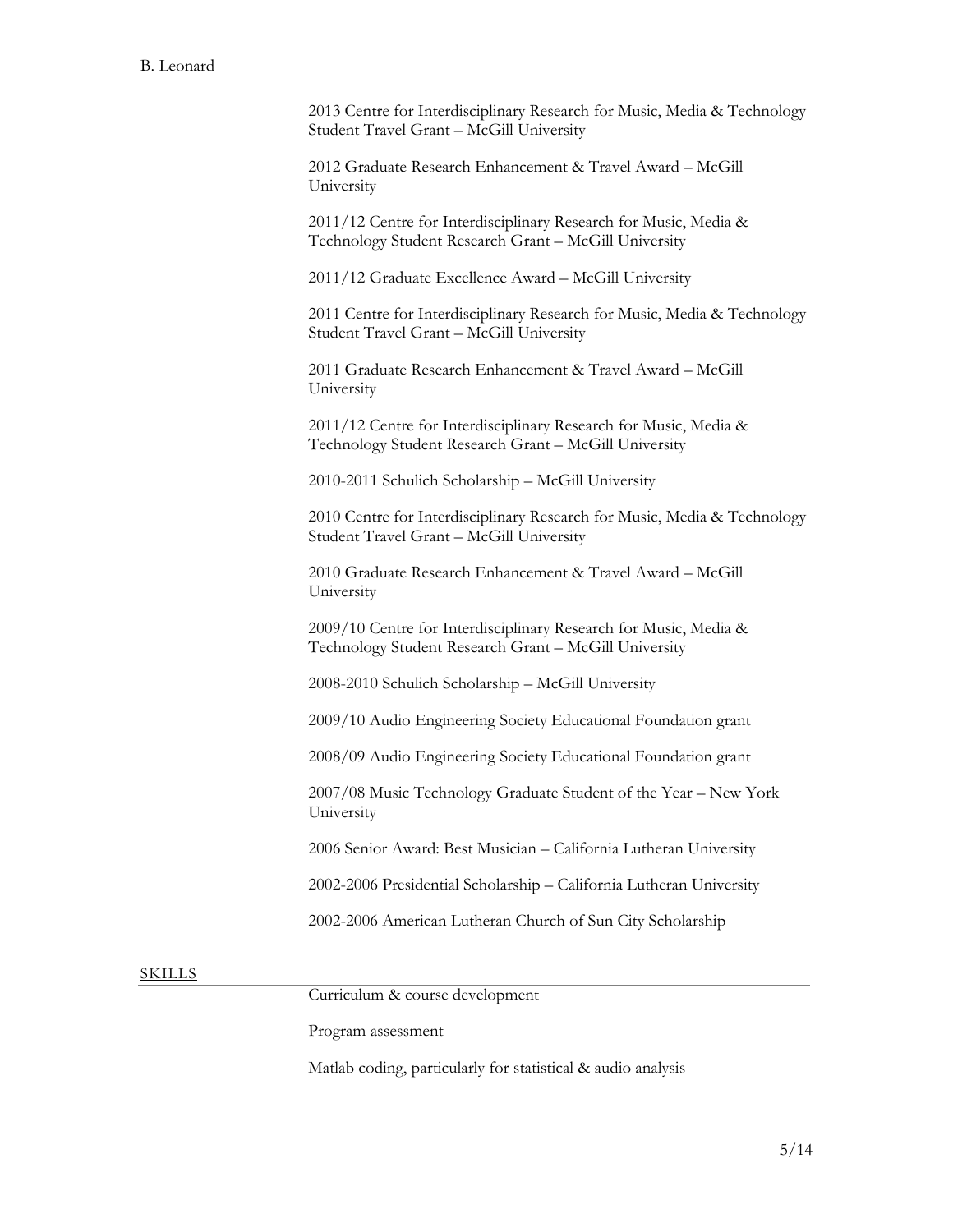### B. Leonard

Max MSP real-time digital audio environment

Expertise in standard digital audio workstations (Pro Tools, Pyramix, etc.)

Advanced listening test design & implementation

Equipment repair & troubleshooting

Acoustic & electrical measurement systems & methodology

Studio construction, project management and system design

Audio processing GUI design

Acoustic enhancement and public address system design

HTML/CSS proficient

Qualtrics testing design

### PROFESSIONAL MEMBERSHIPS

Acoustical Society of America – associate member

Audio Engineering Society – full member and secretary of Central Indiana section

National Academy of Recording Arts & Sciences – voting member

College Music Society – member

### PROFESSIONAL SERVICE

Central Indiana Section of the Audio Engineering Society – Chapter secretary (2019-2020)

141st Convention of the Audio Engineering Society in Los Angeles (October 2016), convention committee – papers co-chair

139th Convention of the Audio Engineering Society in New York (2015), convention committee – papers co-chair

59th International Conference of the Audio Engineering Society in Montréal (2015), conference committee – papers co-chair

International Programme Committee – The Innovation in Music conference 2015

137th Convention of the Audio Engineering Society in Los Angeles (2014), convention committee – papers co-chair

136th Convention of the Audio Engineering Society in Berlin (2014), convention committee – papers co-chair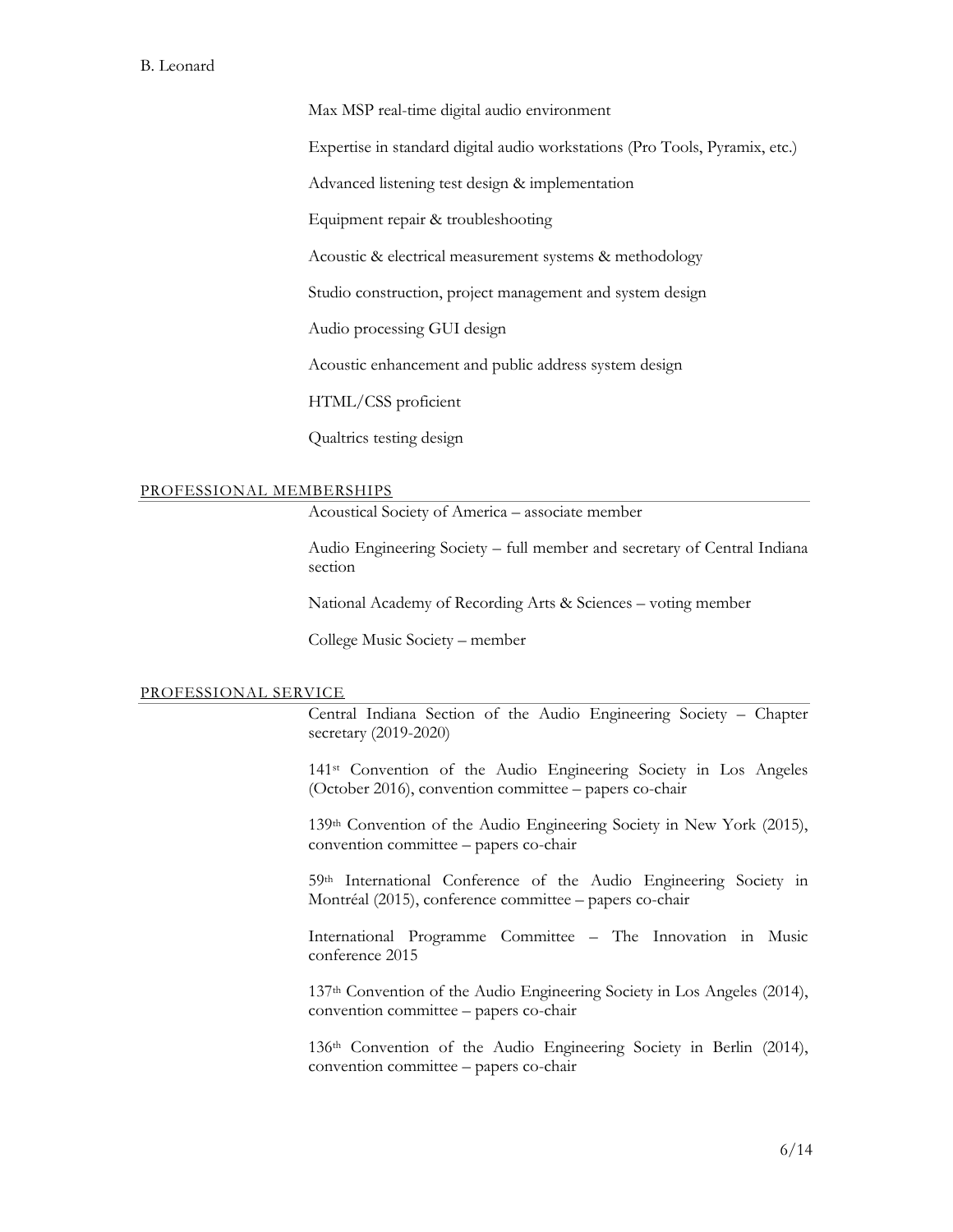135th Convention of the Audio Engineering Society in New York (2013), convention committee – papers co-chair

Education Committee member – Audio Engineering Society

Peer reviewer, *Archive of Acoustics*

Peer reviewer, *International Community for Auditory Display*

Peer reviewer, *Audio Engineering Society conferences/conventions*

Session chair – 134th Conventions of the Audio Engineering Society in Rome, Italy (2013)

Session chair – 131<sup>st</sup> Conventions of the Audio Engineering Society in New York (2011)

### ACADEMIC SERVICE

2020 – Chair, Faculty search committee – Tenure-track professor in piano

2020 – Faculty trainer for technology needs (COVID-19 response)

2019/20 – Development of digital archiving system for concert recording archive for the Ruth Lilly Performance Hall

2015/16 – Chair, University Committee for the Award for Distinguished Research or Creative Activity

2015/16 – Assistant director, The Herd drum line – small marching percussion ensemble formed to play before hockey and basketball events, rallying fans to the event; the ensemble has since been featured on local TV broadcasts, in university-wide media, and in large-scale athletic events

2015/16 – Faculty search committee – Tenure-track professor in music theory & composition

2015/16 – College of Communications, Fine Arts, and Media Technology Fee committee

2014 - 2016 – sound reinforcement for high-profile guest artists including Grammy-award winning percussionist Glen Velez, Karrin Allyson, Terry Bozzio, Ralph Lalama, Harry Watters, and others, as well as large public performances by school of music ensembles

2014 - 2016 – Faculty advisor, student section of the Audio Engineering Society

2014/15 – University Committee for the Award for Distinguished Research or Creative Activity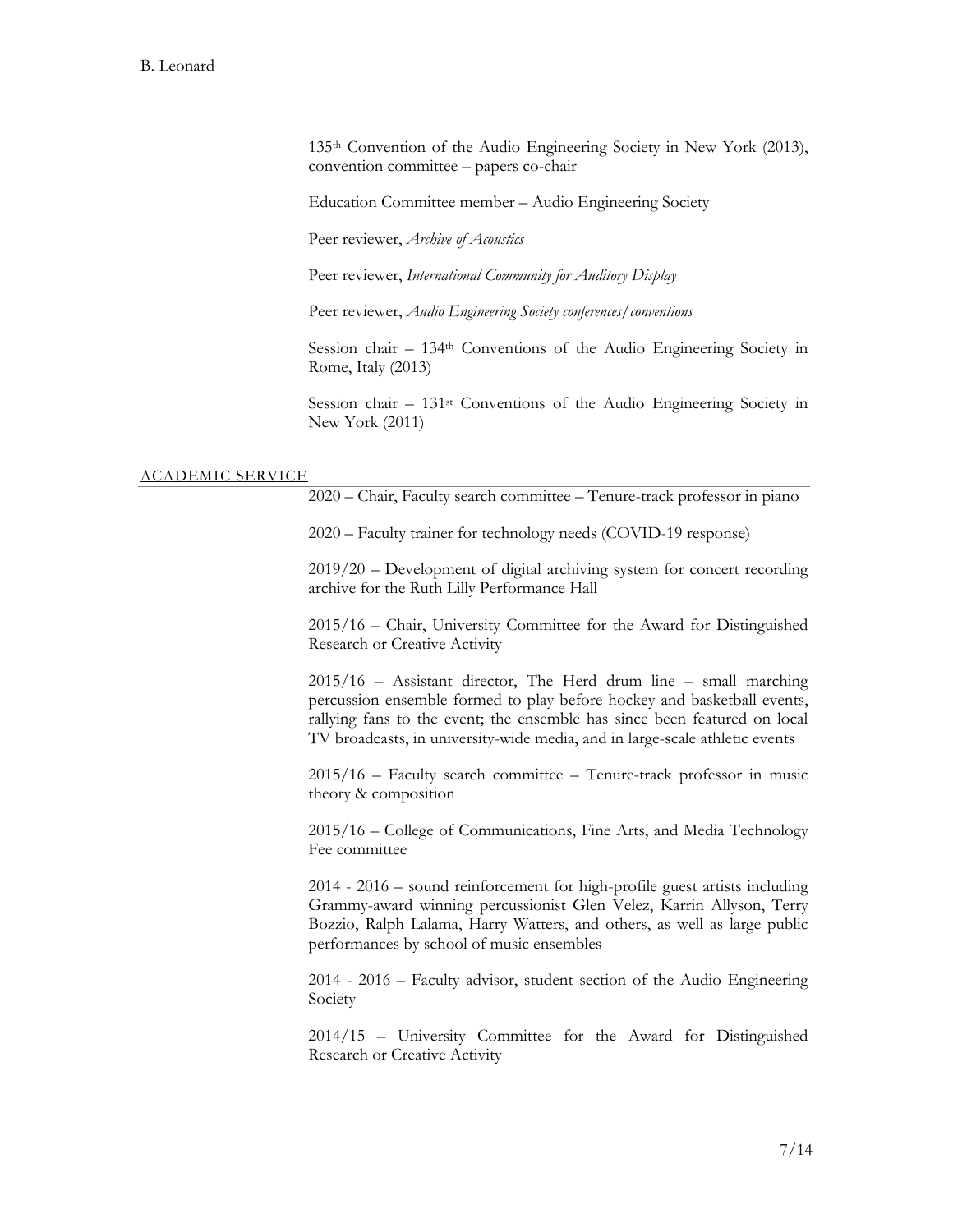2014/15 – College of Communications, Fine Arts, and Media Technology Fee committee

2014/15 – Facilitator, ad hoc Committee on Music Capstone Projects

### PUBLICATIONS

∴ = full peer-reviewed  $* =$  presenting author † = invited paper **Leonard, B.** "Applications of Extended Multi-Channel Techniques," In A. Roginska & P. Geluso (Eds.), *Immersive Sound* (1st ed.). London: Routledge 2017 (ISBN: 978-1-138-90001-1 – hardcover, 978-1-138-90000-4 – paperback & 978-1-315-70752-5 – eBook). \* **Leonard, B.** "The Downsampling Dilemma: psychoacoustic issues in sample rate reduction," *Proc. of the 124th Audio Eng. Soc. Convention*, Amsterdam, May 17-21, 2008. \* **Leonard, B.**, King, R. and G. Sikora. "The Effect of Acoustical Environment on Reverberation Level Preference," *Proc. of the 133rd Audio Eng. Soc. Convention*, San Francisco, Oct. 26-29, 2012. \* **Leonard, B.**, King, R. and G. Sikora. "The Effect of Playback System on Reverberation Level Preference," *Proc. of the 134th Audio Eng. Soc. Convention*, Rome, May 4-7, 2013. \* **Leonard, B.**, King, R. and G. Sikora. "The Influence of Acoustic Environment on Music Perception in the Recording Studio," *Proc. of the 2015 meeting of the Society for Music Perception and Cognition*, Nashville, Aug. 1-5, 2015. \*† **Leonard, B.**, and S. Shinbara. "A study of variance of spectral content and sound radiation in timpani player" Proc. of the 170<sup>th</sup> Meeting of the Acoustical Soc. of Am., Jacksonville, Nov. 2-5, 2015. \* **Leonard, B.**, Sikora, G., and M. de Francisco. "The Instrument & the Room: A study of the grand piano focused on the needs of audio education", *J. of the Acoustical Soc. of Am.*, vol. 130, 2399 (2011). (from the proc. of the 162nd meeting of the Acoustical Soc. of Am., San Diego, Oct. 2011) \*† **Leonard, B.**, King, R. and G. Sikora. "Interaction Between Critical Listening Environment Acoustics and Listener Reverberation Preference," *Proc. of the 2013 Int. Congress on Acoustics*, Montréal, June 2-7, 2013. \* **Leonard, B.**, Levine, S. and P. Buttner-Schnirer. "Objective and Subjective Evaluations of Digital Audio Workstation Summing," *Proc. of the 133rd Audio Eng. Soc. Convention*, San Francisco, Oct. 26-29, 2012. \* **Leonard, B.** and P. Buttner-Schnirer. "Subjective Differences in Digital Audio Workstation Math," *Proc. of the 132nd Audio Eng. Soc. Convention: eBreif*, Budapest, April 27-30, 2012.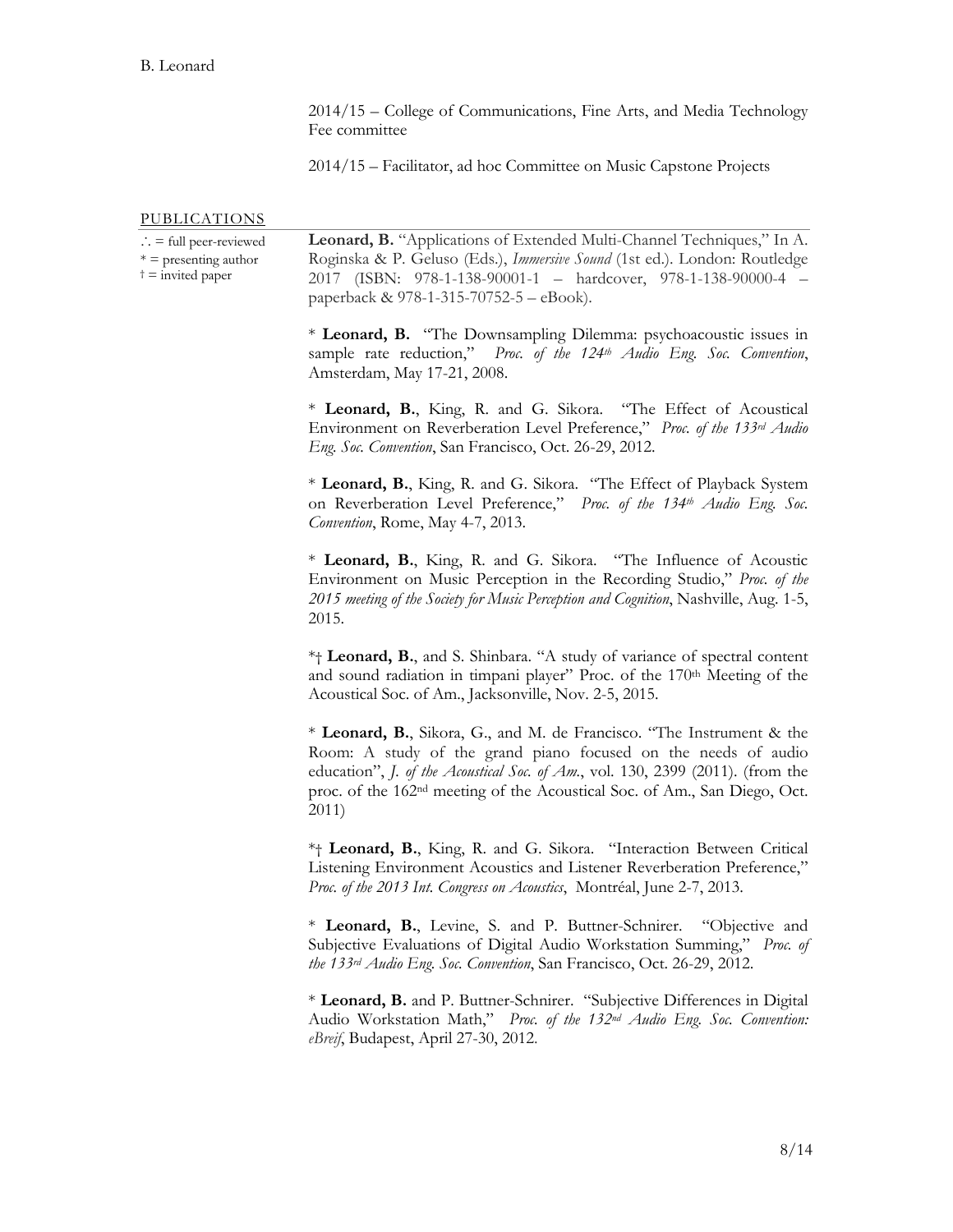\* **Leonard, B.**, Sikora, G. and M. de Francisco. "In Situ Measurements of the Concert Grand Piano," *Proc. of the 131st Audio Eng. Soc. Convention*, New York, Oct. 20-23, 2011.

\* Ahmad, J. J., Alberti, C., Hong, J., **Leonard, B.**, Mattavelli, M., Par, C., Quackenbush, S. and W. Woszczyk. "ECMA-407: New Approaches to 3D Audio Content Data Rate Reduction with RVC-CAL," *Proc. of the 137th Audio Eng. Soc. Convention*, Los Angeles, Oct. 9-12, 2014.

De Man, B., Boerum, M., **Leonard, B**., King, R., Massenburg, G. and J. Reiss. "Perceptual Evaluation of Music Mixing Practices", *Proc. of the 138th Audio Eng. Soc. Convention*, Warsaw, May 7-10, 2015.

De Man, B., **Leonard, B**., King, R., and J. Reiss. "An Analysis And Evaluation Of Audio Features For Multitrack Music Mixtures", *Proc. of the 15th Int. Soc. for Music Information Retrieval Conference*, Taipei, Oct. 27-31, 2014.

Karampourniotis, A., Kim, S., Ko, D., King, R., and **B. Leonard**. "Significance of height loudspeaker positioning for perceived immersive sound field reproduction", *J. Acoustical Soc. Am.* vol. 135, 2282. (from the proc. of the 167th meeting of the Acoustical Soc. of Am., Providence, May 2014).

King, R., **Leonard, B.** and G. Sikora. "Consistency of Balance Preferences in Three Musical Genres*," Proc. of the 133rd Audio Eng. Soc. Convention*, San Francisco, Oct. 26-29, 2012.

King, R., **Leonard, B.** and J. Kelly. "Height Channel Signal Level in Immersive Audio – how much is enough?*," Proc. of the 146th Audio Eng. Soc. Convention*, Dublin, Mar. 20-23, 2019.

King, R., **Leonard, B.**, Bremner, S., and G. Sikora. "Consistency of High Frequency Preferences Among Expert Listeners*," Proc. of the 136th Audio Eng. Soc. Convention*, Berlin, Apr. 26-29, 2014.

King, R., **Leonard, B.**, Bremner, S., and G. Sikora. "Adaptation and Varying Acoustical Condition and the Resulting Effect on Consistency of High Frequency Preference*," Proc. of the 138th Audio Eng. Soc. Convention*, Warsaw, May 7-10, 2015.

\* King, R., **Leonard, B.** and G. Sikora. "The Effects of Monitoring Systems on Balance Preference: A comparative study of mixing on headphones versus loudspeakers," *Proc.* of the 131st Audio Eng. Soc. *Convention*, New York, Oct. 20-23, 2011.

King, R., **Leonard, B.** and G. Sikora. "Loudspeakers and Headphones: The effects of playback systems on listening test subject," *Proc. of the 2013 Int. Congress on Acoustics*, Montréal, June 2-7, 2013.

∴ King, R., **Leonard, B.** and G. Sikora. "The Practical Effects of Lateral Energy in Critical Listening Environments," *J. of the Audio Eng. Soc.*, vol. 60 no. 12, pp 997-1003, (2012 December).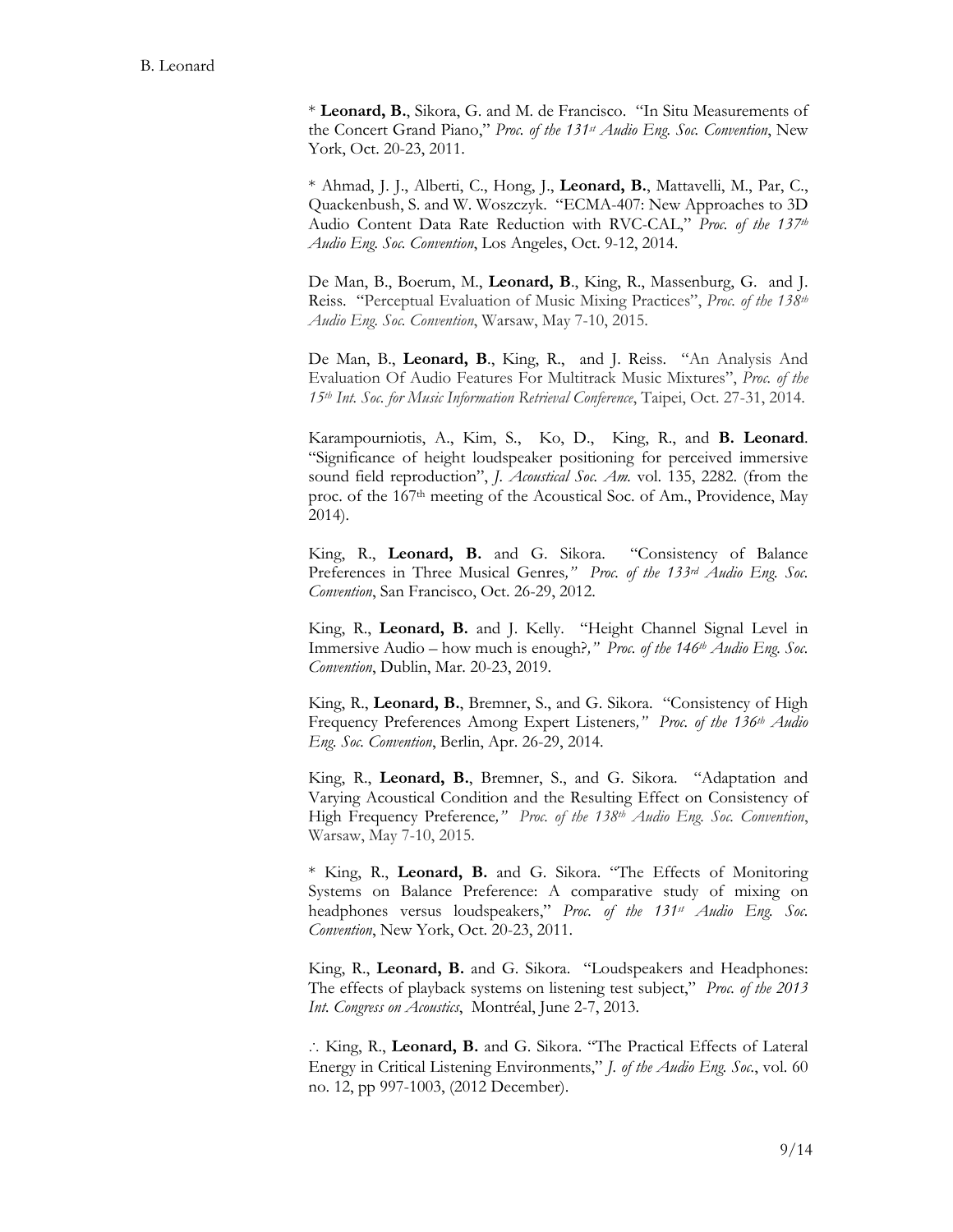King, R., **Leonard, B.** and G. Sikora. "The Practical Effects of Lateral Energy in Critical Listening Environments," *Proc. of the 131st Audio Eng. Soc. Convention*, New York, Oct. 20-23, 2011.

King, R., **Leonard, B.** and W. Howie. "Real rooms vs. artificial reverberation: An evaluation of actual source audio vs. artificial ambience in the rear height channels of immersive audio systems." *Proc. of the 5th Joint Meeting of the Acoustical Soc. of Am. And the Acoustical Soc. of Japan*, Honolulu, Nov. 28-Dec. 2, 2016.

King, R., **Leonard, B.**, Bremner, S., and G. Sikora. "The Role of Acoustic Condition on High Frequency Preferences*," Proc. of the 137th Audio Eng. Soc. Convention*, Los Angeles, Oct. 9-12, 2014.

\* King, R., **Leonard, B.** and G. Sikora. "Variance in Level Preference of Balance Engineers: a study of mixing preference and variance over time," *Proc. of the 129th Audio Eng. Soc. Convention*, San Francisco, Nov. 4-7, 2010.

King, R., Levitin, D. and **B. Leonard.** "How Can Sample Rates be Properly Compared in Terms of Audio Quality?" *Proc. of the 133rd Audio Eng. Soc. Convention: eBrief*, San Francisco, Oct. 26-29, 2012.

King, R., **Leonard, B.**, Levine, S. and G. Sikora. "Balance Preference Testing Utilizing a System of Variable Acoustic Condition," *Proc. of the 134th Audio Eng. Soc. Convention*, Rome, May 4-7, 2013.

King, R., **Leonard, B.**, Levine, S. and G. Sikora. "Listener Adaptation in the Control Room: The effects of varying acoustics on listener familiarization," *Proc. of the 135th Audio Eng. Soc. Convention*, New York, Oct. 17-20, 2013.

\* Levine, S., **Leonard, B.** and R. King. "Binaural Room Simulation for Acoustic Testing," *Proc. of the 134th Audio Eng. Soc. Convention: eBrief*, Rome, May 4-7, 2013.

Levine, S., **Leonard, B.** and R. King. "Design and Construction of the Tri-Baffle: A Modular Acoustic Modification System for Task-Based Mixing Experiments," *Proc. of the 133rd Audio Eng. Soc. Convention: eBrief*, San Francisco, Oct. 26-29, 2012.

\* Martin, B., Kelly, J., and **Leonard, B.** "Subjective Assessment of the Versatility of Three-Dimensional Near-Field Microphone Arrays for Vertical and Three-Dimensional Imaging," Proc. of the 147th Audio Eng. Soc. Convention, New York, Oct. 16-19, 2019.

Martin, B., King, R., **Leonard, B.**, Benson, D., and W. Howie. "Immersive Content in Three Dimensional Recording Techniques for Single Instruments in Popular Music," *Proc. of the 138th Audio Eng. Soc. Convention*, Warsaw, May 7-10, 2015.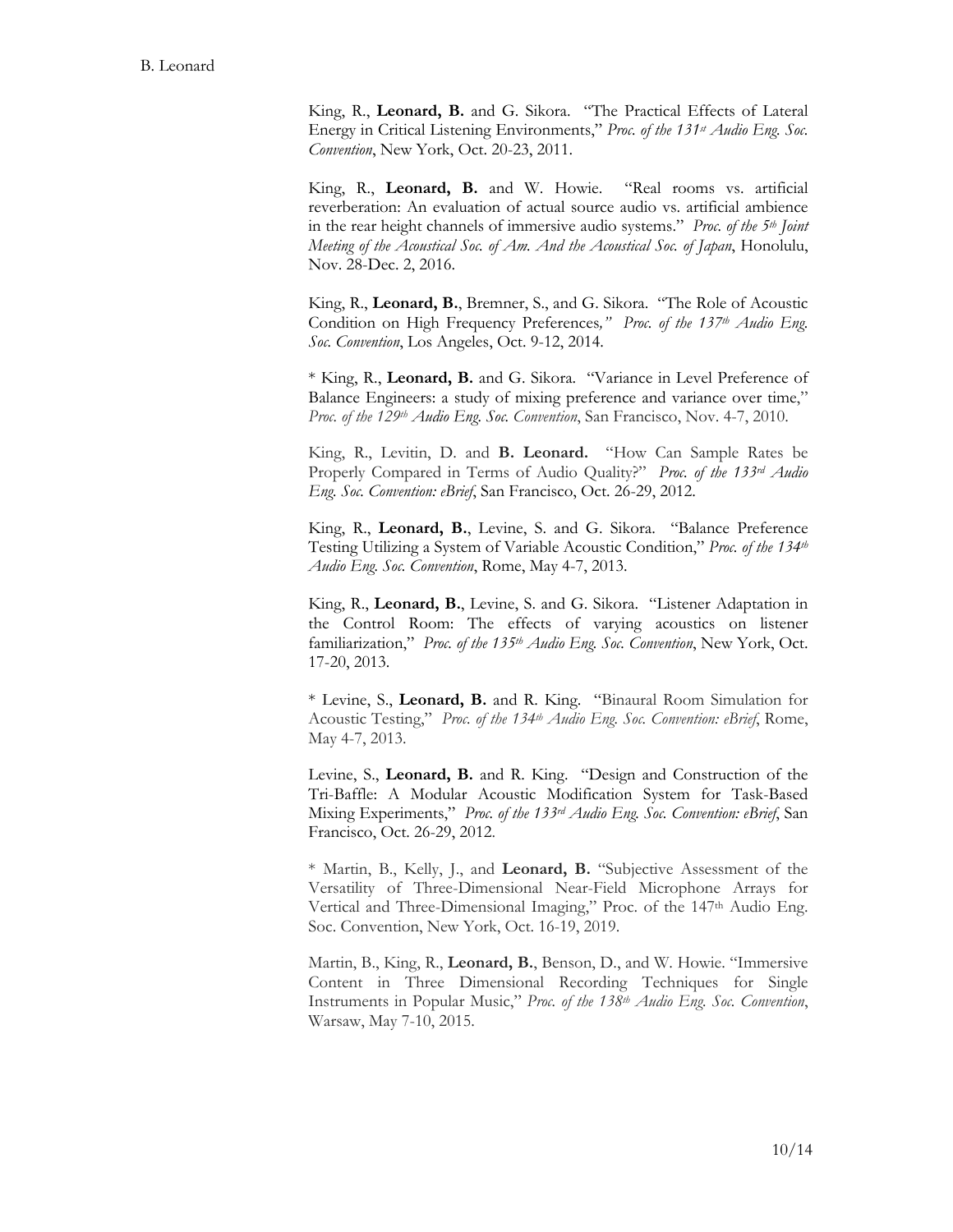\* Sikora, G., **Leonard, B.**, de Francisco, M. and D. Eck. "Space Sampling: a novel method for acoustic mapping of the concert grand piano," *Proc. of the 128th Audio Eng. Soc. Convention*, London, May 22-25, 2010.

† Woszczyk, W., Ko, D., and **B. Leonard.** "Convolution-based virtual concert hall acoustics using aural segmentation and selection of multichannel impulse responses," *Proc. of INTER-noise 2009*, Ottawa, Aug. 23-26, 2009.

Woszczyk, W., Ko, D., and **B. Leonard.** *"*A Convolution-Based System for Virtual Acoustic Support of Performing Musicians," *Proc. of the 129th Audio Eng. Soc. Convention*, San Francisco, Nov. 4-7, 2010.

∴ Woszczyk, W., Ko, D., Benson, D. and **B. Leonard.** "The Effect Of Processing Two Overhead Channels On The Spatial Impression Of Virtual Rooms Rendered In Eight-channel Surround Sound," *Proc. of the 40th Audio Eng. Soc. Conference on Spatial Audio*, Tokyo, Oct. 8-10, 2010.

\* Woszczyk, W., **Leonard, B.** and D. Ko. "Evaluation of Late Reverberant Fields in Loudspeaker Rendered Virtual Rooms," *Proc. of the 128th Audio Eng. Soc. Convention*, London, May 22-25, 2010.

Woszczyk, W., Ko, D., **Leonard, B.**, and D. Benson. "Selection And Preparation Of Multichannel Room Impulse Responses For Interactive Low-Latency Rendering Of Virtual Rooms," *Proc. of The Sixteenth International Congress on Sound and Vibration*, Kraków, July 5-9, 2009.

\*∴ Woszczyk, W., **Leonard, B.** and D. Ko. "Space Builder: an impulse response-based tool for immersive 22.2 channel ambiance design," *Proc. of the 40th Audio Eng. Soc. Conference on Spatial Audio*, Tokyo, Oct. 8-10, 2010.

∴ Woszczyk, W., **Leonard, B.** and D. Ko. "Virtual Acoustics at the Service of Music Performance and Recording," *Archives of Acoustics* 37.1 (2012): 109-113.

Woszczyk, W., **Leonard, B.** and D. Ko. "Virtual Stage Acoustics," *Proc. of the International Symposium on Room Acoustics*, Melbourne, Aug. 29-31, 2010.

| $*$ = currently in production | * Mark Dancigers. Untitled. 2020. Editing                                                                   |  |
|-------------------------------|-------------------------------------------------------------------------------------------------------------|--|
| $\therefore$ = award nominee  |                                                                                                             |  |
|                               | * The Hennessy 6 with the Colorado Springs Youth Orchestra. The Road<br>Less Traveled. 2019. Editing.       |  |
|                               | * Melanie Henley Heyn. 33 Divas: vol. I. 2019. Editing.                                                     |  |
|                               | * ETHEL. Circus: Wandering City. Innova Recordings, 2018. Editing.                                          |  |
|                               | * Olga Dobrovolskaya. Russian Songs (working title). 2019, Dmitri Grijalva.<br>Recording, editing & mixing. |  |

### PUBLISHED RECORDINGS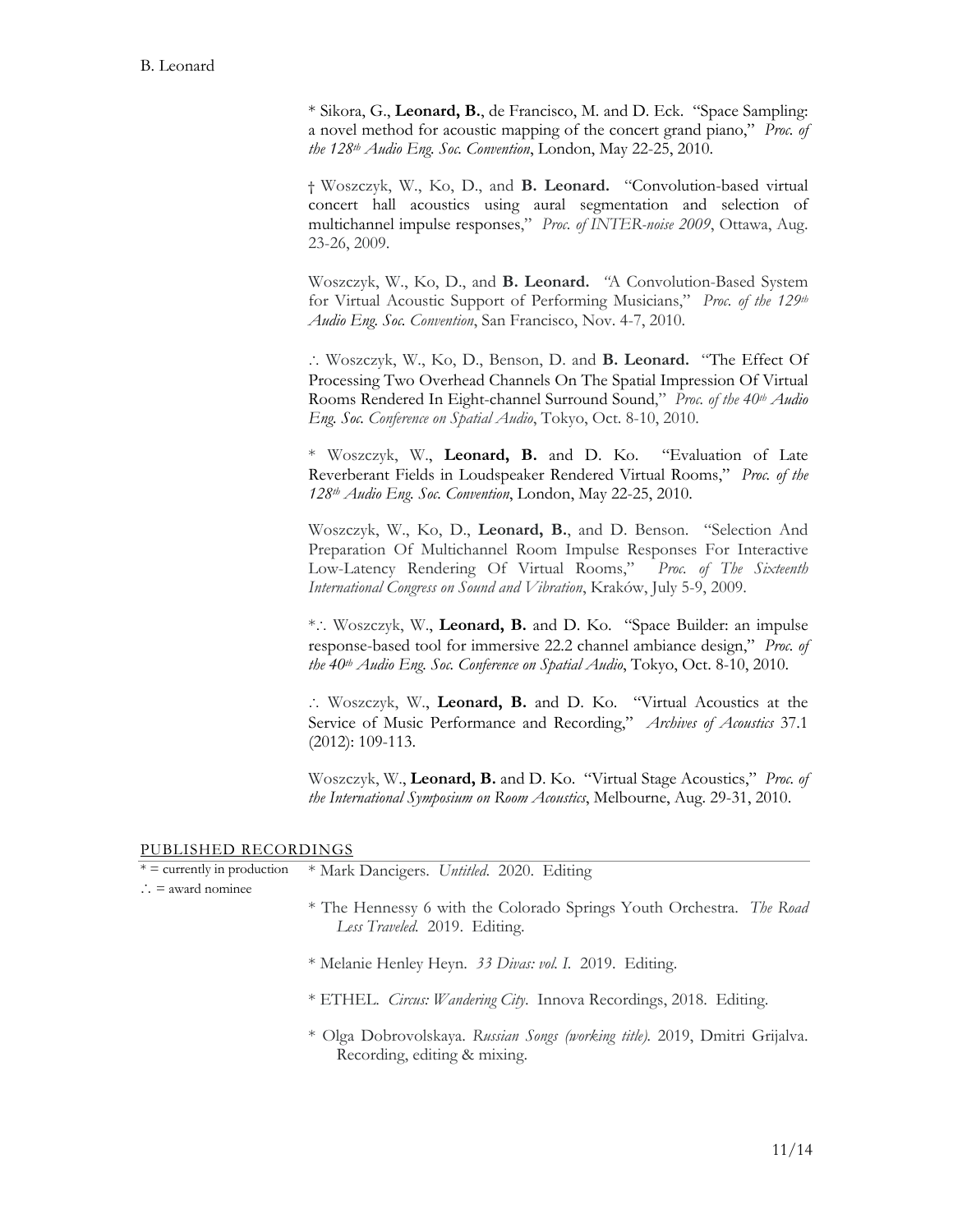Missy Mazzoli & Royce Vavrek/International Contemporary Ensemble. *Proving Up.* Pentatone, 2020. Editing.

Third Coast Percussion & Devonté Hynes. *Fields*. Cedille, 2020. Editing.

- Blaise Déjardin & Kee-Hyun Kim. *Mozart: New Cello Duos.* Opus Cello, 2019. Editing, mixing.
- Haerim Elizabeth Lee & Alex Brown. *My Time is Now.* Innova Recordings, 2019. Editing.
- Ken-David Masur, Amanda Hardy & Chelsea Music Festival Strings. *Eric Nathan: Dancing with J.S. Bach*. Chelsea Music Festival Records, 2019. Editing, mixing, mastering.
- The Boston University Wind Ensemble. *Expanding Spaces: Music by Boston University Composers.* Summit Records, 2019. Editing.
- ∴ Third Coast Percussion. *Perpetulum.* Orange Mountain Records, 2019. Editing. **2020 Grammy Nominee – Best Chamber Music/Small Ensemble Performance**

Third Coast Percussion. *Paddle to the Sea.* Cedille, 2018. Editing.

∴ A Far Cry. *Visions & Variations.* Crier Records, 2018. Editing. **2019 Grammy Nominee – Best Engineered Album, Classical; Best Chamber Music/Small Ensemble Performance**

The Telegraph Quartet. *Into the Light.* Centaur Records, 2018. Editing.

- Roomful of Teeth. *How a Rose* (single)*.* New Amsterdam Records, 2017. Editing, mixing.
- The United States Air Force Heritage of America Band. *75 Years of Inspiring Excellence.* 2016, USAF. Mastering.
- ∴ Beth McKenna Jazz Orchestra. *Home: Montréal.* 2016, Beth McKenna. Editing, mixing & mastering. **2016 Finalist – Prix Opus for "Creation of the Year"**
- Beth McKenna Jazz Orchestra. *Start.* 2015, Beth McKenna. Editing, mixing & mastering.
- Jari Piper. *New Works for Solo Cello.* 2014, Jari Piper. Recording, editing & mixing.
- ∴ Jonathan Crow, Matt Haimovitz, David Krakauer, SoCalled & Geoffrey Burleson. *Akoka: Reframing Olivier Messiaen's Quartet for the End of Time*. 2014, Oxingale Records. Editing. **2014 JUNO Nominee – Classical Album of the Year, Solo or Chamber Ensemble**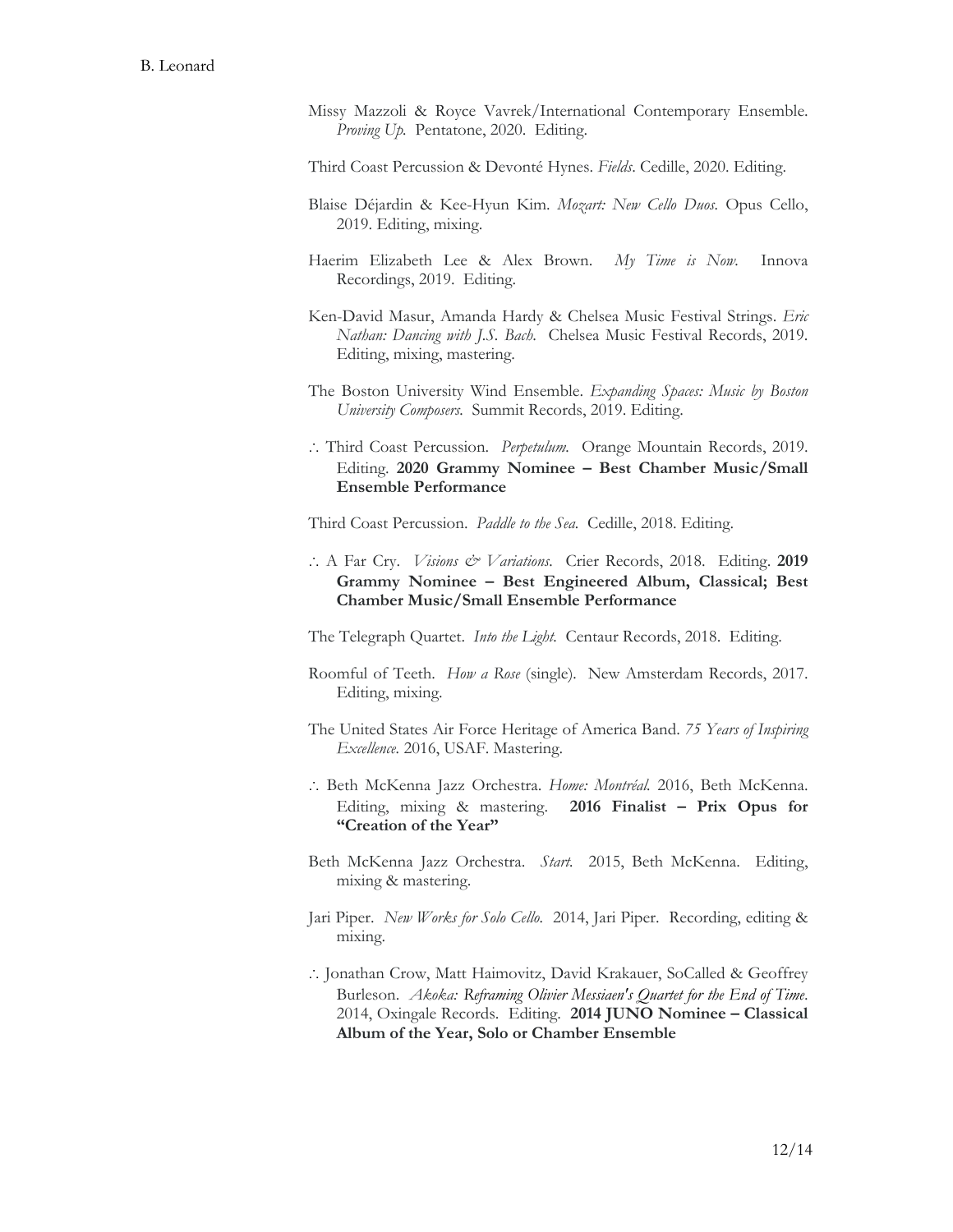- Frédéric Bednarz & Natsuki Hiratsuka. *Sonatas for violin and piano: Szymanowski & Shostakovich.* 2014, Metis Islands Music. Recording, editing & mixing.
- Alexander Solopov. *Piano Fantasies.* 2013, Cantablis Records. Recording, editing, mixing & mastering.
- Seraphina. *Road to the Isles*. 2013. Recording, editing & mixing.
- Frédéric Bednarz & Natsuki Hiratsuka. *Karol Szymanowski: Sonata OP.9 for violin and piano.* 2013, Metis Islands Music. Recording, editing & mixing.
- Dave & Emma Hart. *Hold On.* 2012. Additional recording.
- Duo Giocoso. *Beethoven, Janáček, Franck.* 2011, Axel Records. Recording, editing & mixing.
- Matt Haimovitz & Christopher O'Riley. *Shuffle.Play.Listen.* 2011, Oxingale Records. Editing, additional recording.
- Ian Kelly. *Diamonds & Plastic*. 2011, Audiogram Records. Additional recording.
- Elias-Axel Pettersson. *Momentum*. 2010, Axel Records. Recording, editing & mixing.
- Ben Wilkins. *Ben Wilkins*. 2010. Additional recording.
- Christopher D. Lewis. *The New-fangled Clavier*. 2010, NewMixMusic. Mastering.
- Shae Fiol. *Catch a Ride*. 2010, Purpose Records. Recording (rhythm section).
- Spaces for Morning. EP 2010. Recording (rhythm section).
- The Bronze Fondue. *Bronze Fondue*. 2009. Recording.
- M Shanghai String Band. *Mapmaker's Daughter*. 2009, Red Parlor Records. Recording, editing.
- Nick Joseph. *New Shades of Blue*. 2008. Recording & mixing.
- California Lutheran University Choir. *Spirit Movin'*. 2006. Recording.
- California Lutheran University Choir. *Blue Suns, Green Whirlwinds*. 2006. Recording & mixing.
- *Additional audio projects*: (assistant engineer, technical coordinator, sound reinforcement, unreleased material, etc.) Michelle Ndegeocello, Bob Belden, James Taylor, Cecile McLorin Salvant, Russ Titleman, Karrin Allyson, Lenny Pickett & Combo Nuvo, Robert Glasper, Jim Anderson, Devo Springsteen, Aaron Diehl, Martha de Francisco, the